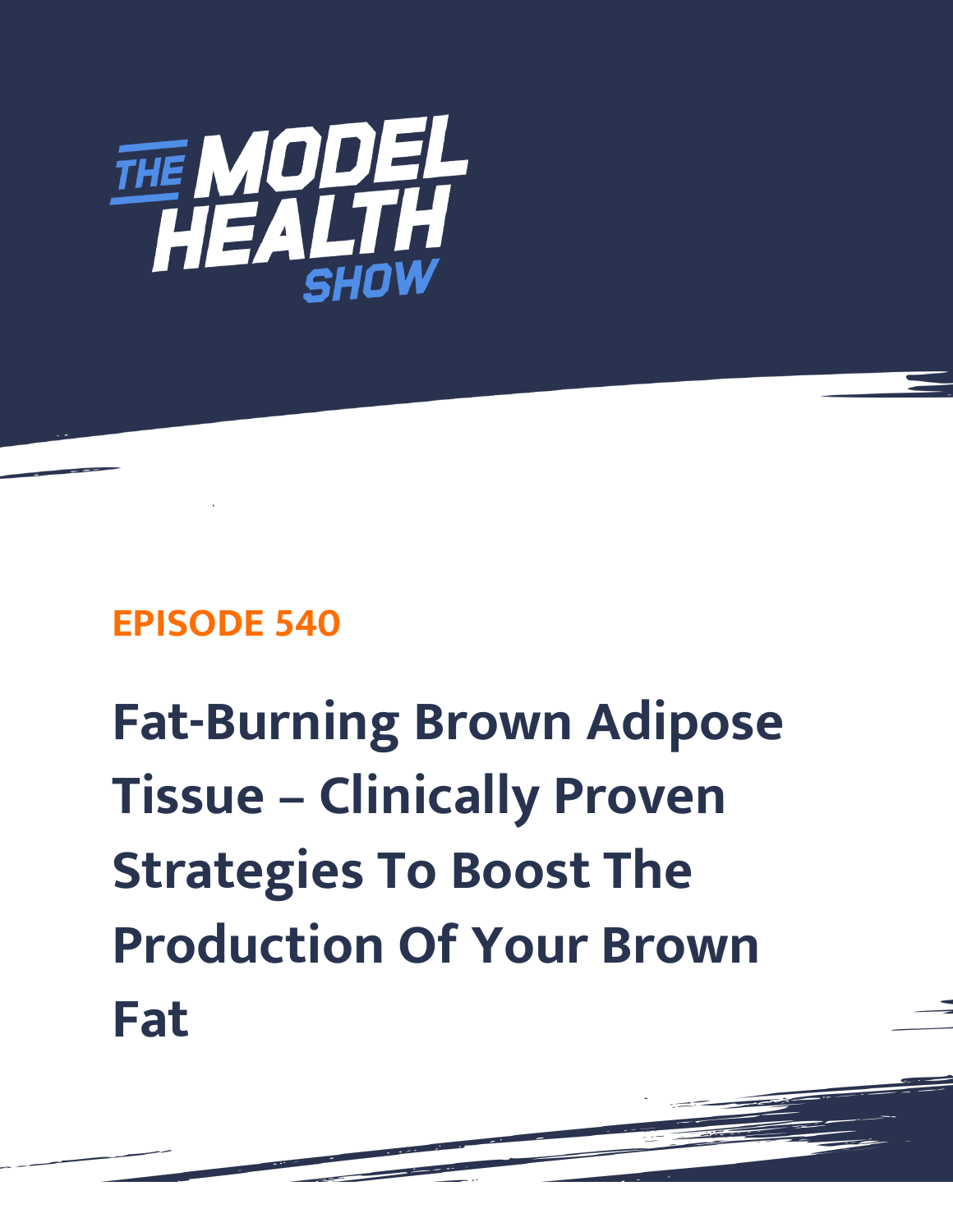## **You are now listening to The Model Health Show with Shawn Stevenson. For more, visit themodelhealthshow.com.**

**SHAWN STEVENSON:** Welcome to The Model Health Show, this is fitness and nutrition expert, Shawn Stevenson, and I'm so grateful for you tuning in with me today. On this episode, we're going to be talking about up-leveling a hidden dimension of your metabolism. We're looking at the field of metabolism, the field of obesity and treatments for obesity, insulin resistance, and things of the like. We tend to have tunnel vision in our modern way of viewing these things. We often look at what are we doing proactively. For example, we tend to think that we're burning a lot of fat when we're getting out there and exercising our tushies off. Shout out to tushies, that's something my grandma used to say. But we're just out there getting after breaking a sweat, going hard, and we think that we're burning a lot of fat then, and of course, we do know that there's a metabolic uptick that takes place post-exercise but still what's going down for us psychologically is when we're hitting the exercise really hard, or even when we're modulating and constantly managing our diet, but cumulatively, even for folks that are doing this stuff at a consistently high level, you combine your exercise time and the time that you're eating, for example, together, that's just a couple hours of the day tops, for most folks.

We'll just say two hours. That leaves another 22 hours that you're not tinkering around with those things. And what healthy metabolism, healthy metabolic function is all about, is what's happening in those other 22. It's not just about the two, which of course, we know that exercise and we know that having optimal nutrition is going to be a major player in our overall metabolic function, in our health, our body fat ratio, and the like, but it's really about what's happening all the time when you're not proactively doing those things. So, we're talking about having an optimal metabolic rate. This is the rate at which your body is expending energy, whether you're doing activity or whether you're at rest. And that's the key, it's what your metabolism is doing when you're not "doing" anything. And a major overlook factor that you're going to be able to up-level in your own life, in your own body, is the overlooked science and understanding of our brown adipose tissue, brown adipose tissue or BAT for short, brown adipose tissue. Now, what is this miraculous, seemingly miraculous brown adipose tissue, what is it actually? Well, brown fat cells are a type of adipocyte. Most folks think about adipocytes in terms of, our white adipose tissue, our energy-storing cells that we have, so our white fat can turn up as our subcutaneous fat that's located just beneath our skin.

This is what we largely see on thighs, butt, back of the arms. And also, you can have some on your belly as well, but it's the kind that you can get a grip on. Then we have the visceral storage fats or visceral white adipose tissue, which is more the deep abdominal type of fat. We also have intramuscular storage fats or white adipose tissue that really function as on-site resources for our muscle to function, but they still have this kind of dichotomous action of one being fat, and one being muscle and muscle doing the thing of movement, burning energy,

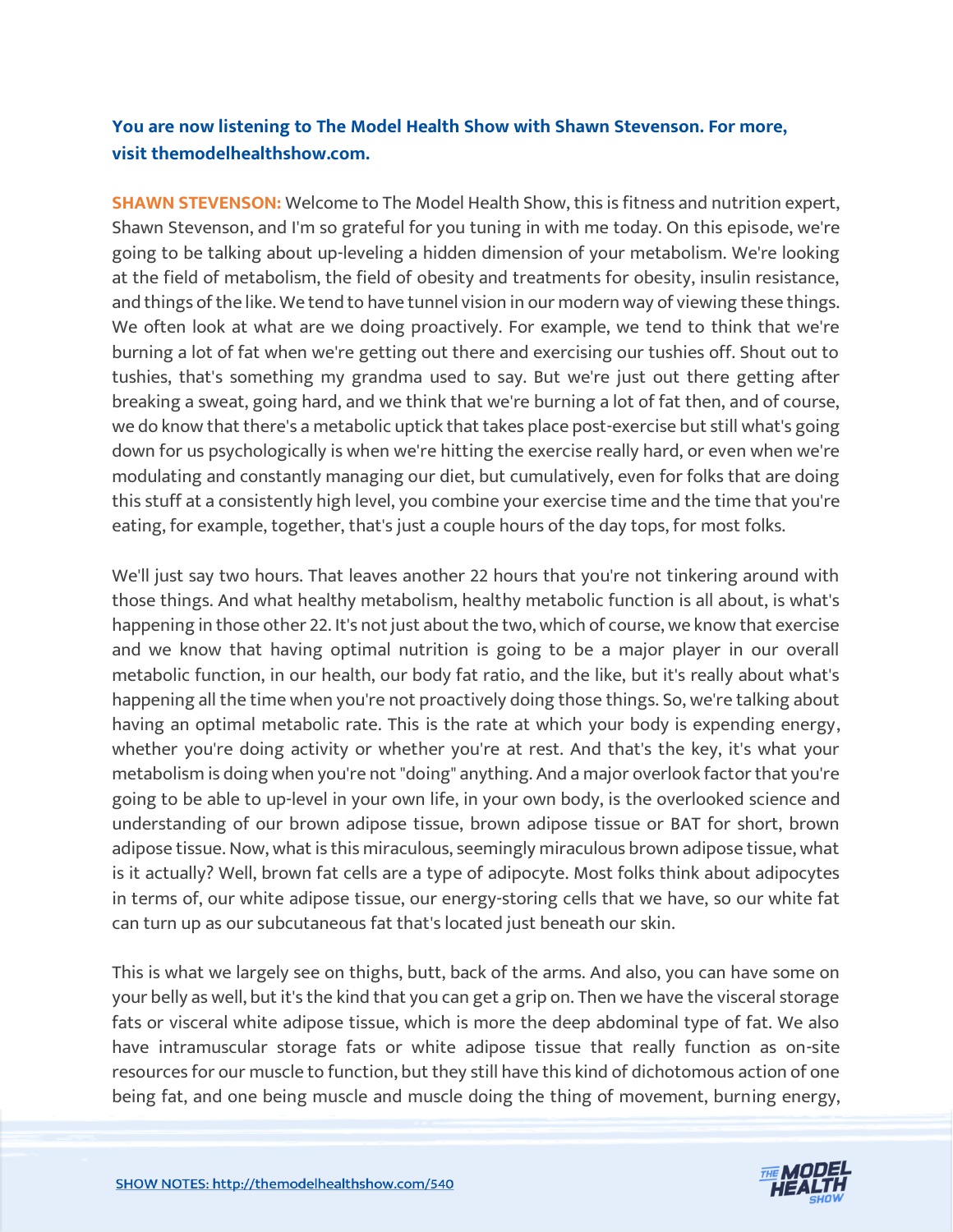and the fat providing that energy. Now, brown fat cells are again, adipocytes whose metabolic machinery is geared towards burning fat instead of storing it. So, it's a type of fat cell that is geared towards... Again, it's a metabolic machinery, which you're going to learn about today, is geared towards burning energy rather than storing it. The main function of brown fat is to generate heat, that's what it's there for. And actually, this is why babies, this is why infants have a significantly high level of brown adipose tissue, and also a little fun fact, hibernating aminals. Sorry, or animals. Sorry.

So that's how I used to say animals when I was a shorty. So hibernating animals. So, when a bear is going to getting his snuggle on, up in his bear cave, he has a lot of brown adipose tissue. We'll just call him Smoky. Alright, we'll just call him Smoky the Bear. He has a lot of brown adipose tissue, so he's able to sustain that optimal thermic regulation or that thermic level so that it doesn't die. So, it's keeping the body heat at the right temperature to sustain life. And so, for human babies, as infants, we have a much more substantial ratio of brown adipose tissue to protect us from hypothermia, yet as we grow older, that ratio tends to diminish quite a bit. And another little fun fact is that babies, a big reason that babies also have a high ratio of brown adipose tissue is they can't shiver to generate heat. Alright, that's right.

Many times, people don't think about stuff like this, but babies can't shiver as far as shivering to warm themselves up or to indicate that they're cold. Whereas for us, we get these muscle contractions, these on and off contractions taking place to spark and generate heat when we are shivering, but babies are yet to lay down the muscle necessary to trigger this reaction. So, we've evolved to have a higher ratio of brown adipose tissue to keep us at that right temperature to help to regulate our temperature when we're little babies, little babies. According to a collaborative study conducted by researchers in Australia and China, brown adipose tissue is a major thermogenic site in humans and other mammals, and it's estimated that the heat produced by brown adipose tissue is up to 300 times higher than what's produced by most other tissues of the same weight. That is nuts. Alright, again, when I'm saying that brown adipose tissue has this role, this thermogenic role in regulating temperature and expending energy, creating heat, I'm not exaggerating in the slightest.

Now, here's another big insight for today that we're going to be talking about. Adults with higher levels of brown fat tend to be slimmer, having a lower ratio of white adipose tissue than those adults who have low levels of brown fat. And the great news leading into our topic today is that our ratio of brown fat that we carry is changeable. This is something that we can have an influence on. Now, let's talk about why brown fat is brown. Brown fat achieves its distinguishing brown color thanks to its extremely high concentration of mitochondria. Mitochondria are really regarded as these metabolic power plants within our cells that are there creating energy for all of our cellular functions. And brown fat is just teaming with mitochondria. Now, let's actually compare the composition of a brown fat cell to the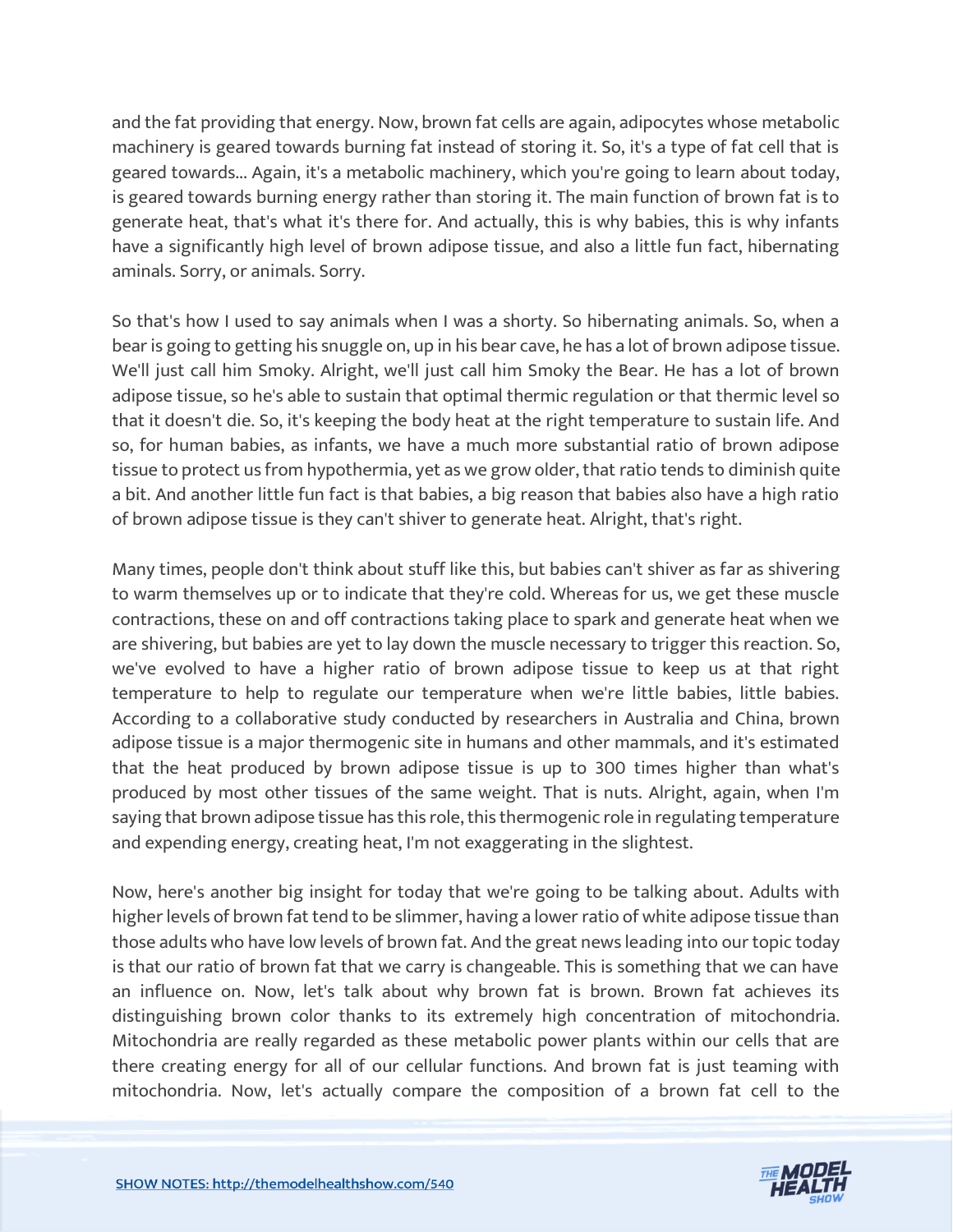composition of a white fat cell, or again, a brown fat adipocytes or a white fat adipocytes. Within a white fat cell, there is a single large lipid droplet. This lipid droplet is essentially a reservoir for storing energy. And in a white fat cell, there's one big old lipid droplet. And in fact, this lipid droplet is so big within a white fat cell that it essentially doesn't leave room for much of anything else. And it even crowds the nucleus of the cell to the edge of the cell.

And the nucleus is actually flattened in a white fat cell. Now, also, there's relatively few mitochondria present. Very, very few. Now, instead of having one large lipid droplet, a brown fat cell has several tiny lipid droplets that can hold energy. It also has more of a normal-shaped nucleus because it's not getting smushed by an extra thick lipid droplet. But unlike a white fat cell, a much larger portion of a brown fat cell is made up of heat-generating mitochondria. It actually expends a tremendous amount of energy, a tremendous amount of energy, compared to a white fat cell. Because of its ability to expend energy, to expend caloric energy, to burn energy or fuel, burn fat for fuel, brown fat is being studied like crazy right now for its metabolic effects. Maintaining a healthy amount of brown fat can be a key ingredient in a robust metabolism. Research published by the Garvan Institute of Medical Research found that once activated, just 50 grams of brown fat on your body could burn an additional 300 calories of energy in a day. That's without you doing anything different. Again, just 50 grams of brown fat on your frame can burn an additional 300 calories a day. 50 grams is right in the ballpark of about one-tenth of a pound of brown fat.

And you could be burning an additional 300 calories a day on automatic. Now, what if it was two tenths more or three tenths more? That's where we see this difference that we can recognize experientially, where somebody appears to have a "fast metabolism." We might have a friend or a family member that has a fast metabolism. It seems like they can eat what other people can't eat. They can exercise less, whatever the case might be, and they seem to have a different metabolic blueprint, a different out-picturing of their body. Why is that? And also, we might have noticed this phenomenon in our own lives, as we get older, it becomes increasingly more challenging to do the things that we once did as far as eating certain things or "getting away with getting less sleep" and all kinds of things that tend to happen as people age. For example, somebody might feel like "When I was 16, I could eat whatever I want. I barely exercised. And I had this figure that I wanted. And now if I even look at my DoorDash app, I start feeling my butt get bigger." So, there's some kind of change that happens overall with our endocrine system, of course. Because our hormones are controlling much of this. But another one of those things that again, it's creating the metabolic fingerprint that we all have and how much energy we're expending, just on automatic, has to do with our brown fat ratio.

Also, just a little shout-out, and we're going to talk much more about this in upcoming shows, but the relationship of our muscle in this equation as well, and having more of a muscle-centric approach to our lifestyle versus trying to constantly battle fat. We need to focus more on

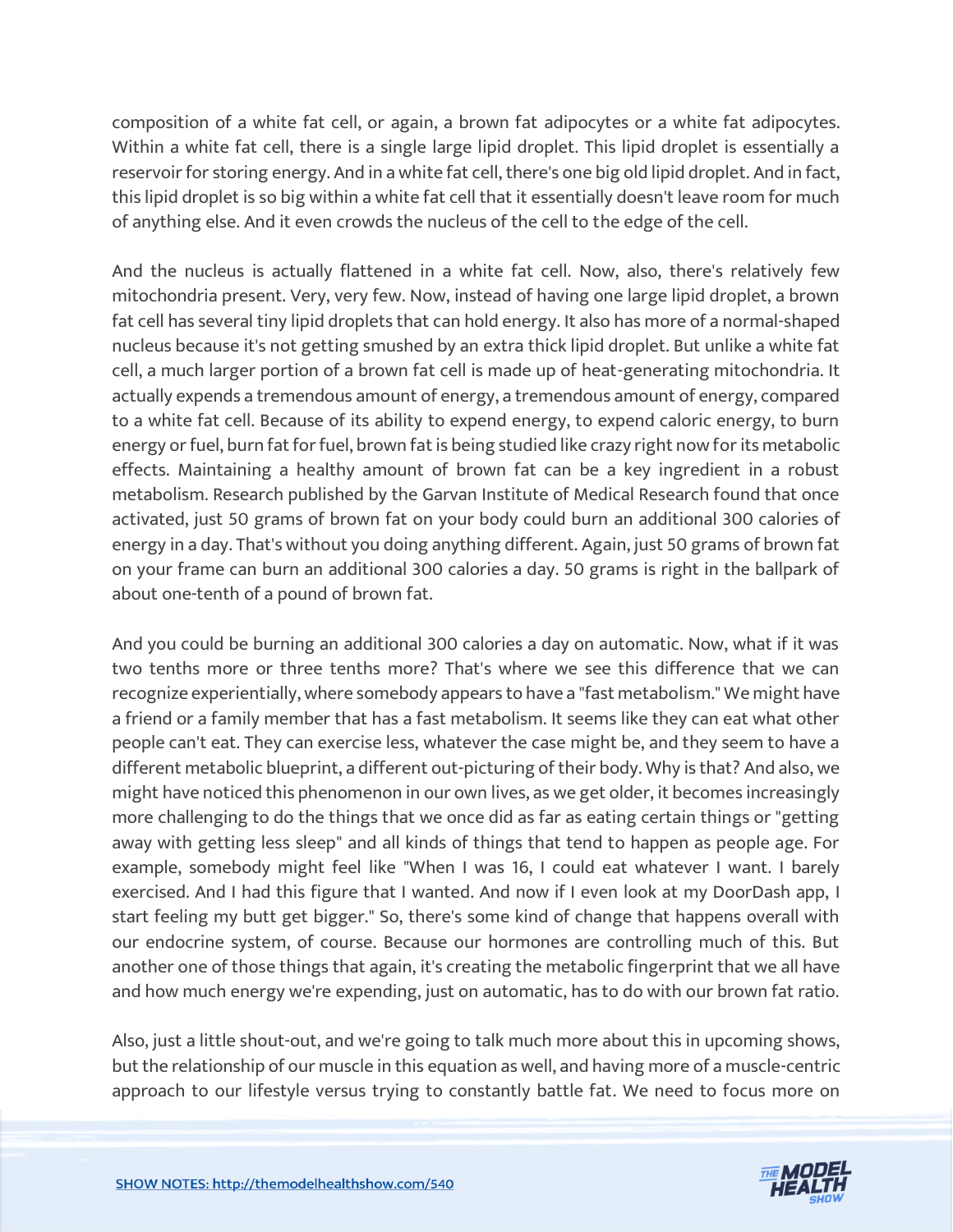adding muscle and adding brown adipose tissue. There are several factors that influence how much brown fat we actually have and how well it does its job. And what you eat, and other lifestyle factors definitely play a part in this, which we'll get too soon. But first, there's another interesting thing that you need to know about brown fat cells. You can actually induce the creation of brown fat cells from other fat cells. There are actually precursors of brown fat cells inside of other fat cells. And you can induce them into becoming brown fat cells. Now, that's one aspect. Additionally, we have the more recently discovered beige fat cells. So, we got the white fat cells, we got the beige in the middle here, and then we've got the brown fat cells. There's diversity. Beige fat is fascinating, in that it appears to have the flexibility to act like either white fat or brown fat, depending upon environmental inputs.

According to scientists at Georgia State University, beige fat has potent potential to fight obesity in much the same way as brown fat by burning fuel rather than storing it. But beige fat, this is important, it's actually genetically distinct from brown fat cells. Brown fat cells are born from stem cell precursors that also produce muscle cells. Again, there's that connection there. While beige fat, on the other hand, forms within deposits of white fat cells from beige cell precursors. So, it's distinct. And again, it appears that certain lifestyle factors can influence the "browning of our cells" within our fat cell community. So essentially, we can help ourselves to get a tan. But this is getting away from the cookie-cutter understanding of metabolism, where we're trying to "burn fat and build muscle." There's so much more to this picture than this dichotomous thinking. Fat's the enemy. And we need to just get rid of it. And we need to build as much muscle as possible. We have all of these things for a purpose. We evolved to have healthy ratios of a variety of different types of fat cells and a variety of different types of muscle as well. And so, the closer that we can engage our bodies in our environment to get in alignment with this template of the human design, and this is going to do nothing but move us forward, not just with our body composition, but also our health overall.

Now, another question might come up, where the hell is brown fat located? Where is this brown fat? Well, brown fat on an adult human being is primarily found around the neck, around your clavicles, aka your collar bones, around your upper back region, and along your spine. Now that's where it is primarily going to be located. Now, let's talk a little bit about how does it actually work. Brown fat's ability to burn energy for heat is partly accomplished through a special protein called thermogenin. There's a special protein that's pretty unique here that is credited with some of its ability to do the magic that it's doing. So again, this being a special protein, when you hear the word protein, hopefully, it's conjuring up the understanding of how important our diet is because these things are literally built from the amino acids that we provide our system. So just put that in your back pocket. Now, in addition to the role of thermogenin, the major role player, again, is that brown fat contains a large number of mitochondria, which... And this is important. These mitochondria are enriched in uncoupling

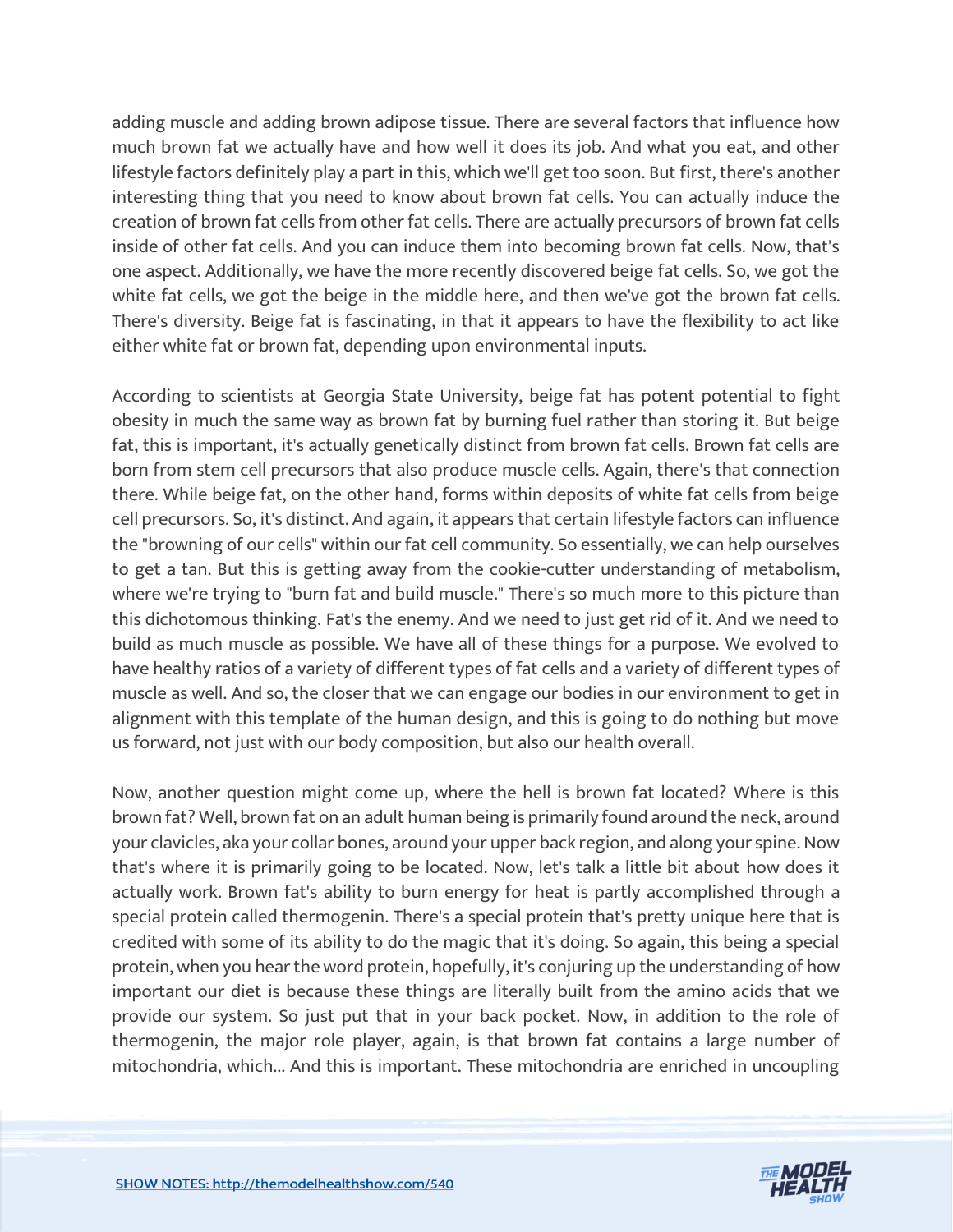protein 1. Uncoupling protein 1 or UCP1 is a transmembrane protein in the mitochondrial inner membrane and is exclusively expressed in brown adipocytes.

This is a magic that only brown cells, that brown adipocytes, brown fat cells have. Now, what does this mean? This uncoupling. Are we talking about breaking up? Kind of. The interesting thing about uncoupling protein 1 is that it can actually uncouple ATP, which is adenosine triphosphate. This is the energy currency of the human body, produced by the mitochondria. UCP1 can uncouple ATP production from lipid and carbohydrate catabolic pathways. So, both are the pathways that our cells are able to extract from our bodies and make energy. UCP1 can jump in here and uncouple from both of these processes. And again, this is largely happening in our brown fat tissue, because UCP1 is uniquely expressed here. And this leads to the conversion of chemical energy into heat. So, it's a little bit complex, these steps involved in this process. But just understand that uncoupling protein 1 is able to uncouple ATP in both processes, the process involved in glucose metabolism and fat metabolism. So, it's pretty cool. Now, let's move into what all of this actually does for us. We know that brown adipose tissue has this unique impact on our metabolism and can up-level our metabolic rate. But what does that mean for us?

Superficially, we've already talked about the overarching benefits that brown fat can have on our metabolism and fat loss. But the benefits actually go much, much further than that. The largest study of the effects of brown fat ever conducted was just published this year. The study published in the journal Nature Medicine examined 52,000 participants and found that those who had a detectable amount of brown fat were significantly less likely than their peers to suffer cardiac and metabolic conditions ranging from Type 2 diabetes to coronary artery disease, both of which are leading causes of death in the United States. They found that brown fat has this protective effect against some of our leading killers.

Now, to extract a study like this, the researchers wanted to be able to get a large data set. But they know that the average physician is not doing scans to try to analyze people's brown fat levels. So, the researchers found a center that was doing scans for cancers and were just like, "Hey, we know that you guys can also see brown fat ratios." Because they actually have to try to make sure that they are able to distinguish between the two, with brown fat having a certain appearance and cancer having a certain appearance. And so, while they were doing that, they went just like, "Hey, while you guys are doing that, can we just get some data on the brown fat while you're at it?" And so, they were able to put together this big data set. And we can extract the value from it. The study also noted something else really surprising, which was that brown fat may actually mitigate the negative health effects of obesity.

In general, obese individuals have an increased risk of heart and metabolic conditions. But the researchers found that among obese people in their study who actually have notable amounts

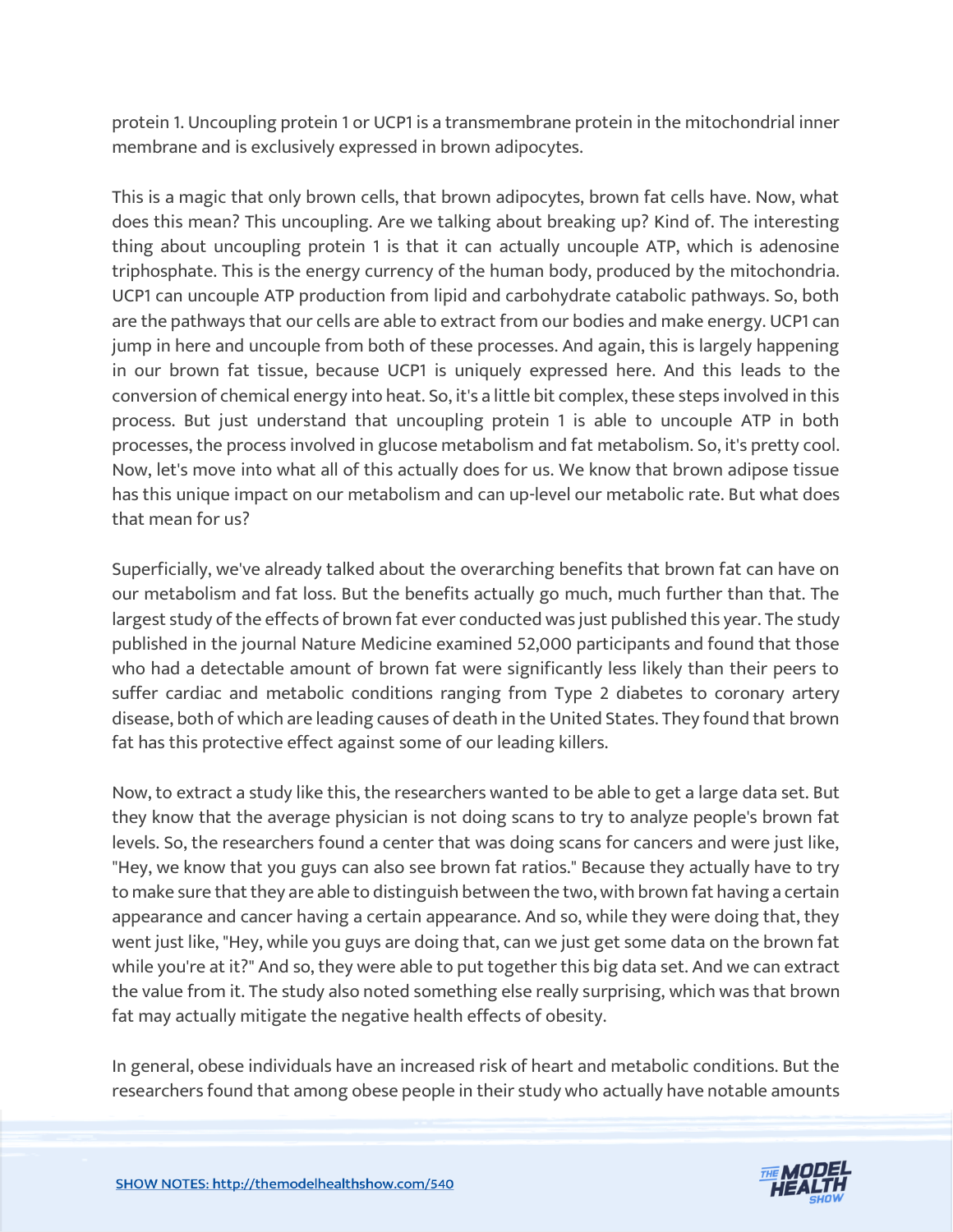of brown fat, the prevalence of these conditions, heart disease, metabolic conditions, the prevalence of these conditions was similar to that of people who were not obese. Dr. Paul Cohen, one of the authors of the study stated, "It almost seems like they are protected from the harmful effects of white fat." They found that this brown fat, folks who are in a state of obesity, who have a notable amount of brown fat, are essentially being protected from the negative effects of carrying excessive white fat. It's pretty interesting. Another mechanism that they noted in this study was that brown fat cells consumed glucose in order to burn calories.

Again, that's that glycolytic, that's that carbohydrate metabolic process pathway. And it's possible that this automatically helps to regulate blood glucose levels. So, they're trying to find this tie-in, like, is brown fat one of the ways that we're able to modulate and manage blood sugar levels better? That's what the data is indicating. Another hypothesis that was being explored here in this data is that brown fat participates in hormone signaling to other organs, which could be optimizing system-wide metabolic performance. Which leads to another analysis that was published by researchers at the University of Michigan, the paper titled, The Brown Fat Secretome: Metabolic Functions Beyond Thermogenesis, analyzes the now established wide range of positive impacts brown fat has both locally and systemically in the body.

They detailed the influence brown fat has on the endocrine system overall, on the cardiovascular system and its protective effects there, and even the immune system. It's really remarkable, all the different areas that having a healthy ratio of brown fat can have an impact on. And so, looking at this again, this secretome is what brown fat is secreting. It's what it's...

Sorry. Shout out too Little John. It's what it's releasing and shooting out everywhere all over the body. And again, this is one of the most overlooked aspects of metabolism today, is not just targeting fat and trying to do away with white adipose tissue, but what are the underlying mechanisms that actually help to support and regulate our metabolism overall to have a healthy metabolic rate at rest and during activity? And also, the practical functionality of brown adipose tissue being able to keep us insulated and to keep us warm and to be able to adapt to our conditions. That's what it's about at the end of the day. And what have we devolved from being able to adapt to our conditions? Humans today, we're all about our creature comforts. We're hiding out from change. We're hiding out from environmental influences.

Even when we are eating healthy, we tend to eat the same stuff over and over again. And so that diversity when it comes to nutrition, the diversity in temperature exposures. All the things we naturally would have had, we don't have no more. So, these are things that we evolved to evoke. Our genes really expect us to activate this brown adipose tissue. And also, through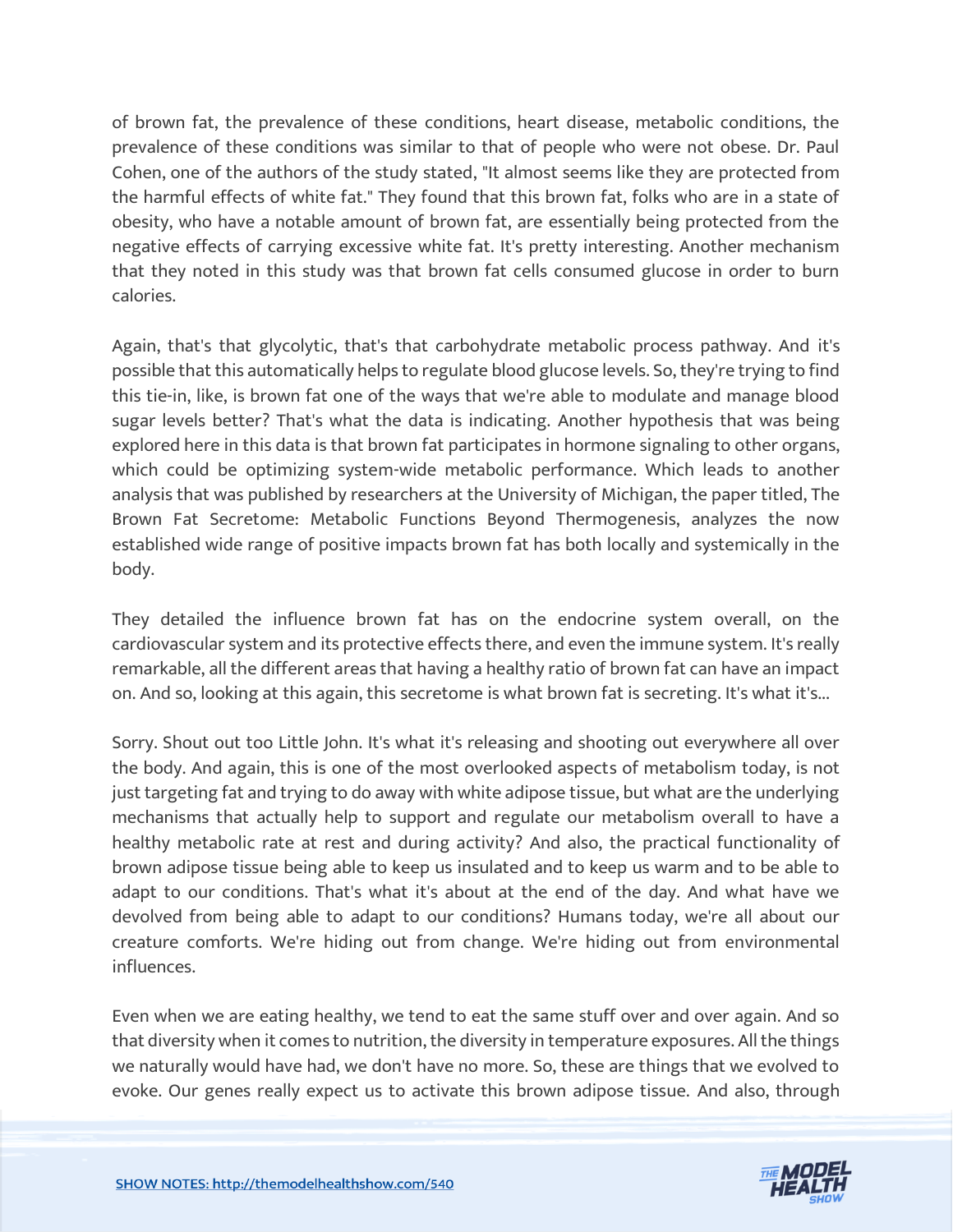movement, through activity, as we're going to talk about. And I wanted to share one other little fun fact with you. Because when we think about the normal modality of "burning fat," it's a process because it's sort of like in my college accounting class, there's this acronym LIFO FIFO, Last In, First Out, First In, First Out, as far as inventory. I have no idea why I was taking this class, by the way. But when it comes to our metabolism, it largely functions as LIFO, Last In, First Out.

So, the thing that is readily available when you eat a meal is that food. Your body hasn't done all the work to try to convert that into human tissue. And so, it's broken down. And it can be used right there. So, it's the last thing in, versus the stuff that's already stored in your body, stored in your liver, glycogen, stored in your muscle, stored in your fat cells. So, Last In, First Out. What you bring in is going to get used first. So, if you're exercising to lose weight, to burn fat, you got to burn through the food that you ate, that was most recent. You got to get through that. Then you got to deplete the liver glycogen. You got to deplete the muscle glycogen. And then you get to fat. Now, there are some forms of exercise that can kind of bypass and get to stored fat faster, which is generally low impact, low-intensity cardiovascular exercise.

Like walking, for example, is a good way to access... Your body can actually access that because it's not needed for something that's very glycolytic and intense. So just a little fun fact there. But here's what's also important in this context. Because brown adipose tissue can immediately start to burn white fat, it doesn't have to go through the process of trying to deplete everything else. It just burns fat. This is another primary advantage and why this masterclass on this subject is so important. So, this can get right to that stored fat, that stored energy that a lot of folks are trying to get rid of today because here in the United States, I've cited this many times, we got upwards, it's getting close to 250 millions of our citizens are overweight or obese.

And nobody signed up for us to be in this position. It's just the way that things have devolved. And being more empowered and learning about things like this, like activating our brown adipose tissue and just improving our metabolic makeup, our metabolic machinery overall is a huge path to future success.

Now, let's dive into some clinically proven ways to improve the production and activity of your brown adipose tissue. Here we go. A study cited in the New England Journal of Medicine found that brown fat activity was activated in 96% of test subjects during cold exposure versus when they were in thermoneutral conditions. Thermoneutral being that "room temperature" where we always want the conditions at. Just them being exposed to cold, 96% of test subjects had their brown fat active. They got switched on. This is one of the primary things that folks know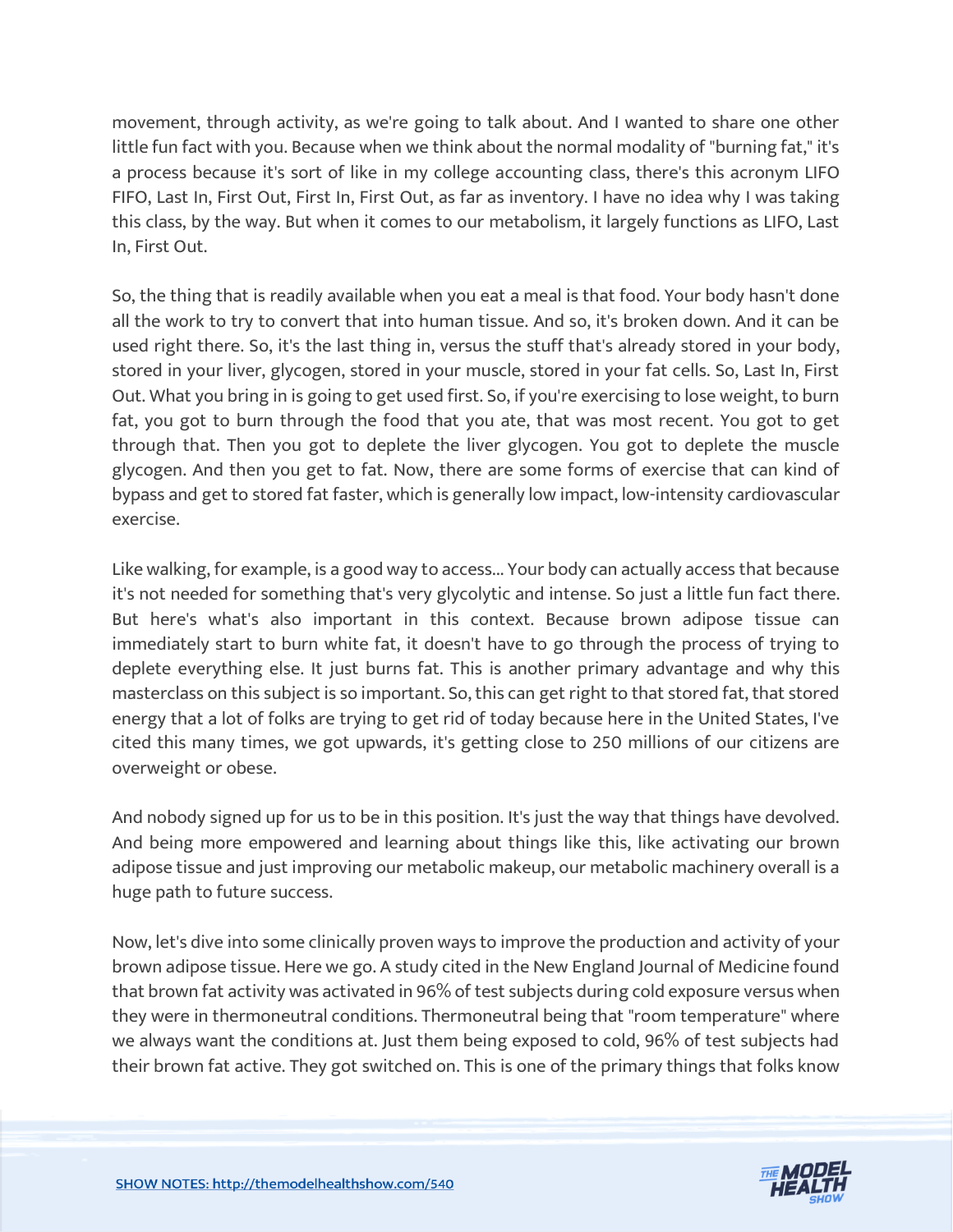about today. And one of the major benefits of cold exposure is improving the activity and production of our brown adipose tissue.

So, there are many ways to engage with this phenomenon. And we're going to go through a series of them. One of them is the el natural cold plunge. Finding a cold place and getting in that water. So, this is something that people would do historically. And a lot of folks, they're taking trips to go to the different places, maybe like Finland, for example, and to embark on a... In a lot of cultures, it's a part of tradition, it's a part of celebration, to go and take that cold dipper. So, cold plunge. And so, for example, if you got a swimming pool and maybe you got a little in-ground or the above-ground, whatever it is, and it's a little bit colder during certain parts of the year when you might have a heater to heat it up, don't. Just let that bad boy stay cold and use that for your cold plunge or cold dipper, replicating what would happen in the environment.

And also, you can do a contrast, where you're doing the cold then going maybe right to a sauna or going right to a hot tub for some added benefits there. So, there's also, in the data, some significant benefit seen with contrast of cold and hot. But cold plunge number one. Number two, ice bath. So, you can get all kinds of contraptions to take an ice bath. It's another way to engage with this, very, very popular now. There's even a show called Cold as Balls with Kevin Hart on YouTube. So, Kevin Hart. Shout out to Kevin Hart, Cold as Balls. He does an interview with people in the ice bath. It came out, I think a couple of years ago. But he's just trucking along. I don't know if he's still doing those shows. But they're very entertaining, to say the least.

And another way to engage with this is something that we talked about with Neuroscientist, Dr. Andrew Huberman, and the work that he's doing at his lab at Stanford University, in simply utilizing a cold shower, that can help to engage and activate this brown adipose tissue as well. In addition, there are whole body cryo chambers, so the WBCs out there where people can... You get into this contraption. It might be like literally a... They put you into a box and close the door. And you're like in the freezer or there somewhere. It's just basically from the neck down. And they're dousing you with nitrogen. So, it's colder than freezing water, than ice water. But it's not as visceral. It doesn't feel the same. It is definitely extremely cold. And it's for a shorter duration as well, generally, that you'll be able to handle this.

And so, you can extract some benefit there as well. There are several studies for... Everything that I've cited, we have multiple peer-reviewed studies citing the benefit of all these things, including there, was a study that was titled Salivary Steroid Hormone Response to Whole-Body Cryotherapy in Elite Rugby Players. 25 professional rugby players underwent a seven-day cryotherapy protocol consisting of two daily sessions. Saliva samples were taken each morning and evening. Here's what they found. Cortisol levels reduced after the two whole-body cryo sessions just after the first day. And after 14 consecutive days of the whole body cryo sessions,

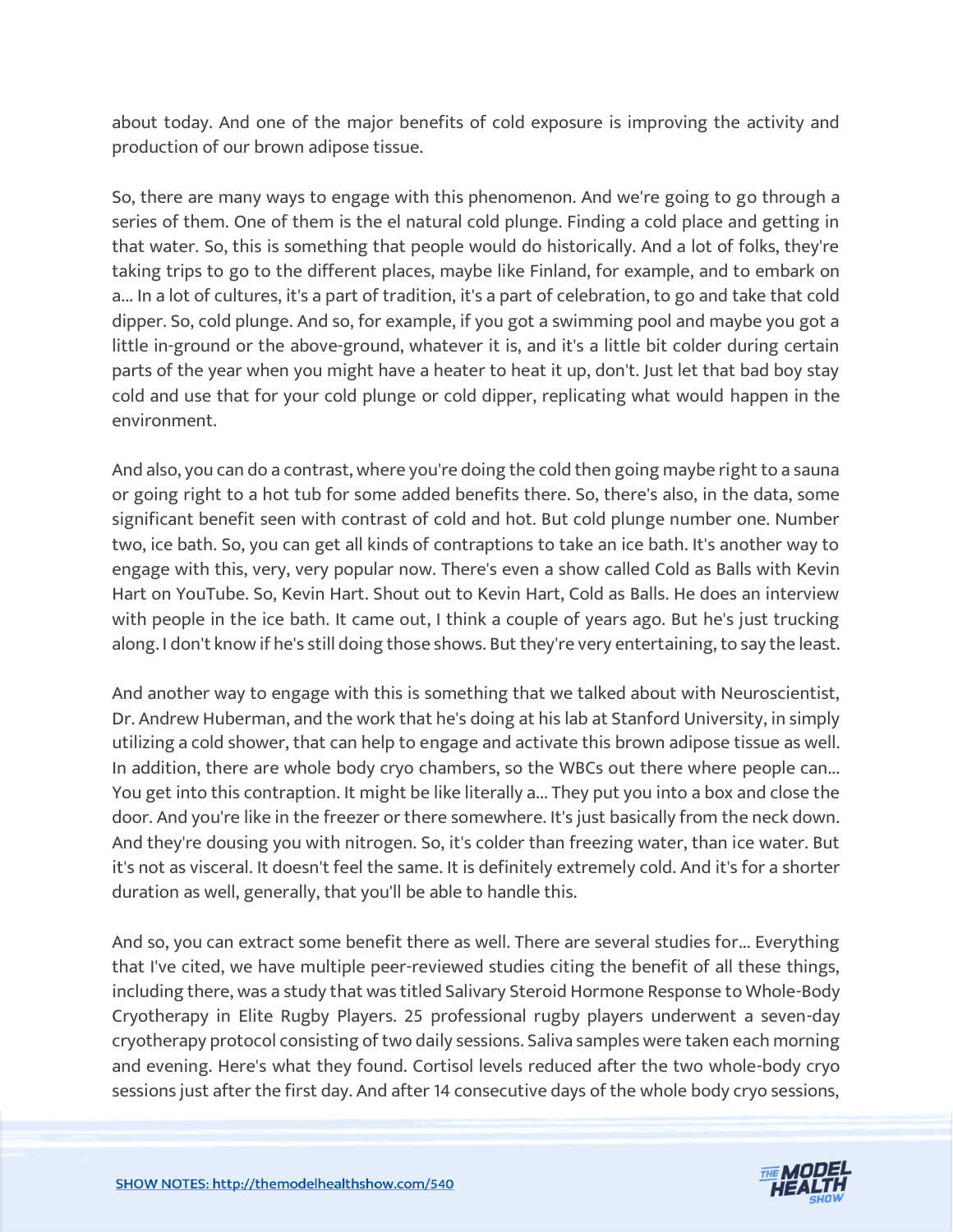cortisol, of course, was noted to decrease. But also, testosterone increased, as well as the testosterone to cortisol ratio. That's pretty remarkable.

The study stated, "We found that whole-body cryotherapy acutely affects the salivary steroid hormone profile. And the results are evident already after only one, twice daily session. Most significantly, after one week of consecutive twice-daily whole-body cryo sessions, all the hormones were modified that they were tracking. So, they were also tracking DHEA, estradiol, and other things. And they went on to say, "This is the first experimental report that links changes in the hormonal asset to whole body cryotherapy." Again, remarkable. And I love that people are asking these questions. Scientists are asking these questions. And actually, "Let's do some trials and figure out what it do."

Now, long-term mild cold exposure rather than just the intense cold plunge, cryotherapy, whole-body cryotherapy box or with water, long-term mild cold exposure can stimulate brown fat growth and activity in humans as well, simply just being in a cooler room throughout the day. Research published at the joint meeting of the International Society of Endocrinology and the Endocrine Society in Chicago detailed this experiment. The scientists explored the impact of controlled temperature acclimatization on brown adipose tissue and energy balance by following five men between the ages of 19 and 23 over a four-month period. So they're following them long-term over a four-month period.

The volunteers engaged in their usual daytime activities but slept in a private room in which the air temperature varied monthly, from 66 degrees Fahrenheit, which is 19 degrees Celsius, and 81 degrees Fahrenheit, which is 27 degrees Celsius. Personal temperature detectors monitored each volunteer's exposed temperature continuously over the entire four months. At the end of each month, the researchers measured the men's brown adipose tissue and energy metabolism and found that mild cold, so when the temperature was down closer to that 66-degree Fahrenheit level, increased the men's brown fat amount and activity. While mild warmth, so when it was up around 80 degrees, actually suppressed it.

So just being in a colder room over that period, even just sleeping in a cooler room can increase your production and activity of your brown adipose tissue. Pretty freaking remarkable. So cold exposure, that's number one, looking at what can we actually do to proactively increase our body's ratio and activity of this remarkable brown adipose tissue. Next step, we're going to look at how our nutrition impacts our brown adipose tissue. And this should be just a logical jump because what we're eating literally is what's making our brown adipocytes. It's what's making our tissues. It's literally made from the foods that we eat. And of course, the engagement with other cells is going to be heavily influenced by what we're making those cells out of, what's flowing through our digestive system, flowing through our veins. A fascinating study looking at the connection...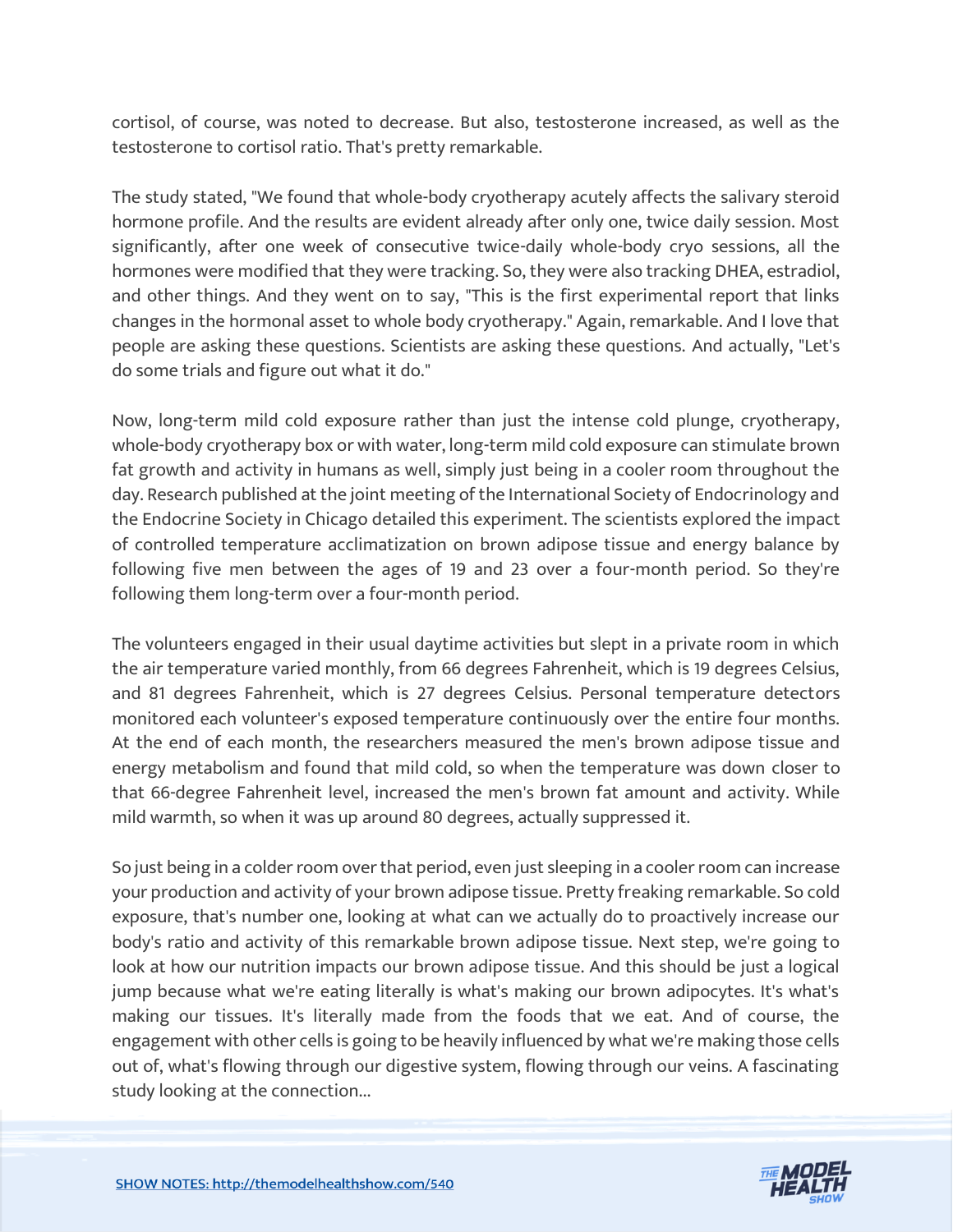But by the way, I want to preface this by saying there's already been many notable aspects looking at coffee's benefit on human metabolism. But this study was published in Scientific Reports. And the scientists discovered that coffee may be able to influence the activity of our brown adipose tissue. Now, what they were detailing is, again, this potentiality of "browning of our other fat cells." And drinking coffee appears to actually nudge other fat cells into the fat-burning brown fat side of things. And if you just... For me, as soon as I read this study, I was just thinking about how brown coffee... You understand? Just that connection there, if we're looking at the doctrine of signatures, the sign of nature. And maybe it's indicating what it might be affecting in the body. This brown liquid substance, that's like one of the, of course, most consumed beverages in the world.

But also, when we're talking about coffee, we're not talking about the frappeed mapper slappachino or whatever is coming from that, with all the sugar and all that crazy stuff. We're not talking about that. We're just talking about coffee. That's what we're talking about here. Now, again, in addition to that, drinking coffee appears to nudge other fat cells into that brown fat cell category. Drinking coffee was also found, through thermal imaging, it was found to actually light up brown fat dominant locations on the body. So, they used thermal imaging, had folks drink coffee, and they could see brown fat lights up. Pretty remarkable. Pretty remarkable. Now again, the quality... And you're going to find out exactly why. Matter of fact, I'm going to tell you right now. I'm going to just tell you right now.

Part of having a healthy ratio of brown adipose tissue is avoiding things that suppress our brown adipose tissue. One of those being pesticides. This was published in the peer-reviewed prestigious journal, Nature. And they found that the pesticide Chlorpyrifos promotes obesity by inhibiting diet-induced thermogenesis in our brown adipose tissue. Not good. I'm sick of it. With the pesticides. How many bad things can they do? We got all this data, mountains of peerreviewed evidence on these insane chemicals that are designed to kill stuff.

Now we found that it disrupts our metabolism through suppressing our brown adipose tissue. So even with your coffee, where are you getting your coffee from? Are you getting a piping hot cup of that Joe along with some steamed to perfection Chlorpyrifos? That's not good. It's taking the medicine with the poison. We got to upgrade things here, number one. Number two, we can upgrade our coffee by having it infused with other things that have benefits to our metabolism, like Cordyceps medicinal mushroom, like Lion's Mane medicinal mushroom. The University Of Malaya found that Lion's Mane is actually able to stimulate neurogenesis, the creation of new brain cells. Just remarkable.

You can have that together with an organic coffee. But the key here is, of course, as you know, if you've listened to The Model Health Show for any time, it's the dual extraction of the

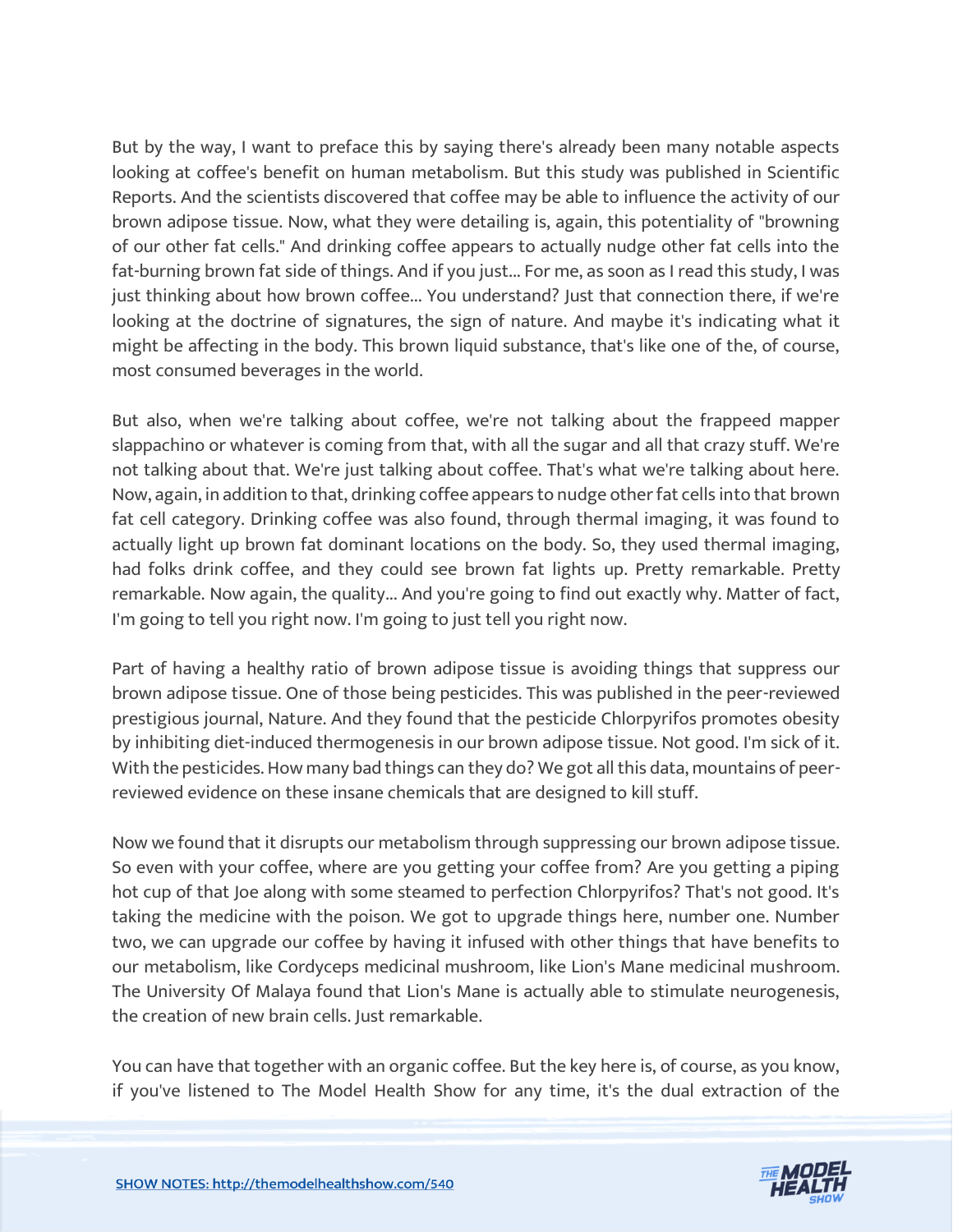mushrooms. So, one extraction method is not enough, hot water or alcohol extract. We need a dual extraction to actually extract the triterpene compounds, the beta-glucan compounds, the hormone side, and the antioxidant side. You want all of it. And there's so much goodness to behold when we're talking about these incredible medicinal mushrooms. This is what I have every day.

Today, I had Four Sigmatic Mushroom Coffee, organic coffee infused with... Today, I actually had the Lion's Mane Coffee Blend. So, it's the Lion's Mane and Chaga Organic Coffee. Now, of course, they have the instant mushroom coffee that comes in these little packets. I always travel with this. I got to be honest with you, it's been years. And I just recently, I just recently experienced the ground coffee itself, the ground mushroom coffee, using the slow drip.

I haven't... It's sexy. It's a sexy experience. I get it. I definitely get it. Now, of course, I still love my instant packs. And I'm going to ride with that. But it's a vibe. So, head over there. Check 'em out. It's fourigmatic.com/model. That's F-O-U-R-S-I-G-M-A-T-I-C.com/model. You're going to get a very special discount, at least 10% off, maybe a little something extra. Pop over there, check 'em out. Coffee is one of those things. It has a resonance with our brown adipose tissue. It is what it is. Take advantage. What else do we have on the nutrition side? Well, a study cited in the journal Frontiers in Physiology, found that Capsaicin, an active compound in hot peppers was found to increase the activity of our brown adipose tissue. And it was found to also trigger the browning of white adipose tissue. Spicy.

Take advantage of little spiciness in your life. Add some spice to your life. These things, just thinking of these things logically, what would have this thermogenic effect? Well, we know that spicy foods have that effect, but also, we know that part of that experience is its interaction with our brown adipose tissue. So that one is pretty cool. Another one here is cholesterol. Cholesterol plays a critical role in the maintenance of your brown adipose tissue. Now, we talked about cholesterol in-depth in a master class that we did, looking at the form and function of the human brain because cholesterol is actually most concentrated in the human brain. But there's a lot of nuances here.

Now, cholesterol has obviously been demonized quite a bit. And there again, there's nuance here in understanding a potential downside. But overall, it's one of the most critical nutrients for the health of a human body. Because cholesterol is literally the precursor to making our sex hormones, for example. But also, cholesterol plays a key role in the maintenance of your brown adipose tissue. This is according to a large-scale study conducted at ETH Zurich. Now, again, there are many different types of cholesterol. We got to keep that in mind as well. And it's essential to know that cholesterol in food is not the same thing as the cholesterol that's in your blood. So that's a key distinction. But if we're thinking about cholesterol in food and its

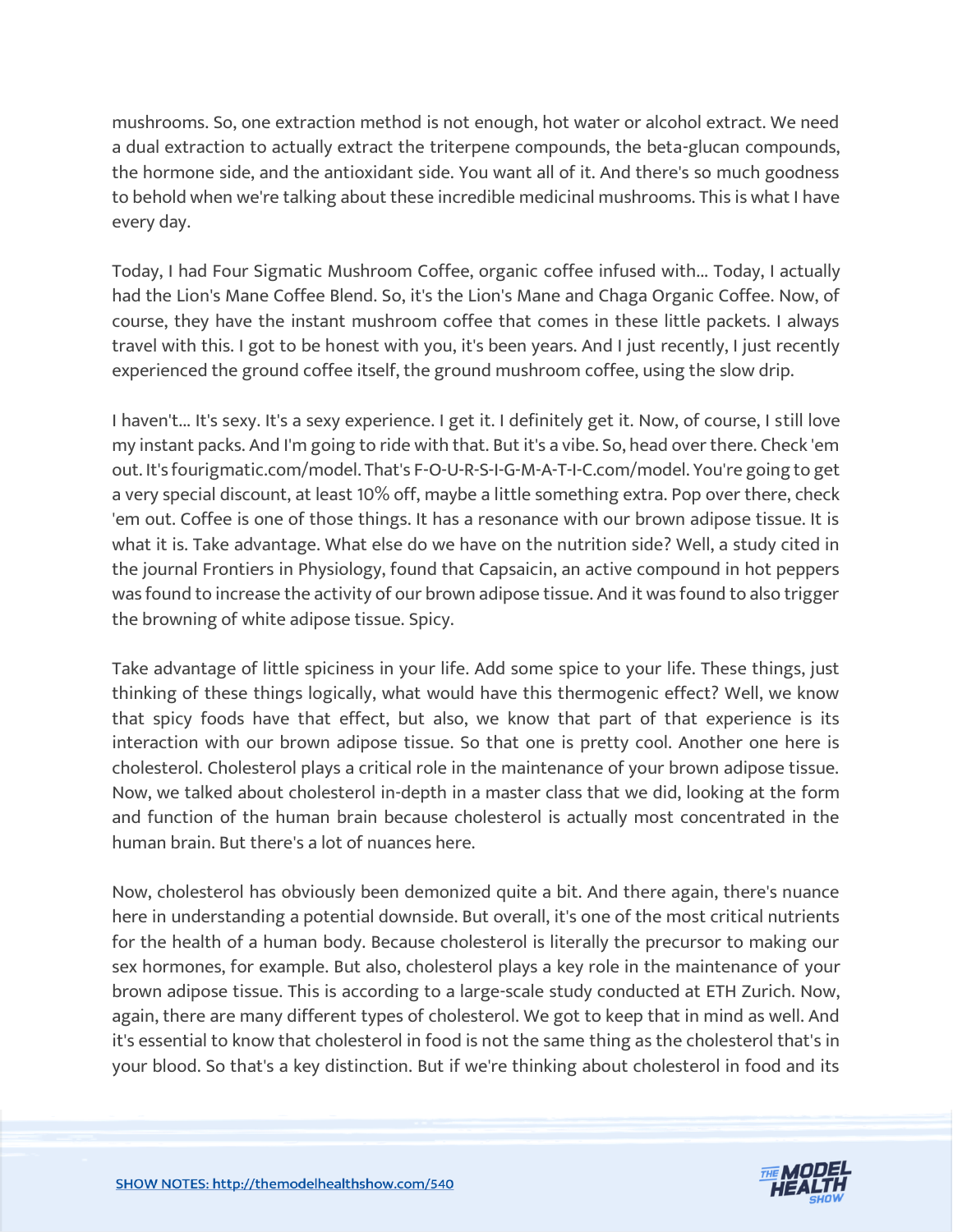resonance with the human body, one of these foods that might play a role here potentially with our brown fat is eggs.

So, I just want you to, again, keep that in your back pocket. This might be one of those things where... Again, several studies have demonstrated folks eating eggs for breakfast versus a carbohydrate meal... But again, it could just be the carbohydrate and the protein, and it could be a different type of protein, but specifically utilizing eggs in this study, found that folks being on the same caloric intake but having a different intake of eggs, or in this particular study, it was bagels to start the day, folks lost more weight, lost more body fat, lost more inches off their waist by having eggs to start the day versus the breakfast of the same amount of calories, but it was a carbohydrate-dominant breakfast. So, could the fact that the eggs themselves have this potential player here in brown adipose tissue activity?

So that's another food to keep in mind. But one of the things that... This is one of my all-time favorite things that I also have on a regular basis. I actually take this before the show, a lot of times. A study cited in the journal Obesity Research & Clinical Practice details how royal jelly, a phenomenal bee product reduces the harmful effects of diet-induced obesity and glucose intolerance by promoting brown adipose tissue thermogenesis in mice. This was actually done in mice. So really interesting research here. But couple that with another human study. This was published in Health Promotion Perspectives, demonstrating the effects of royal jelly supplementation on reducing body weight and dietary intake in Type 2 diabetic females. So, seeing this shift take place in metabolism versus when folks are not utilizing, just adding royal jelly to the mix does something positive with the metabolism. And it's likely pointing to its impact on brown adipose tissue.

Now, the reason that I actually utilize royal jelly and have been for years is based on the cognitive benefits. And this was published in Advanced Biomedical Research found that royal jelly has the potential to improve spatial learning, attention, and memory. Also, royal jelly has been found to facilitate the differentiation of all types of brain cells on top of all of that. And researchers in Japan discovered that royal jelly has a power to stimulate neurogenesis, the creation of new brain cells. But they found specifically in the hippocampus, which is the memory center of the brain. Again, there are a few things ever discovered that have all of these benefits. And the royal jelly that I have is from Beekeeper's Naturals.

They do stuff the right way. Again, the quality matters tremendously. And it is their B.Smart product. And it's amazing. B.Smart also has another one of my favorite things, Bacopa is in there as well. Go to beekeepersnaturals.com/model, and you're going to get a very special 25% off discount right now. They just bumped it up. 25% off discount. Check out their B.Smart formula based on royal jelly. Their Superfood Honey is phenomenal. I can go on and on. Their Propolis Spray. Head over there. Check 'em out. Beekeepersnaturals.com/model. That's B-E-E-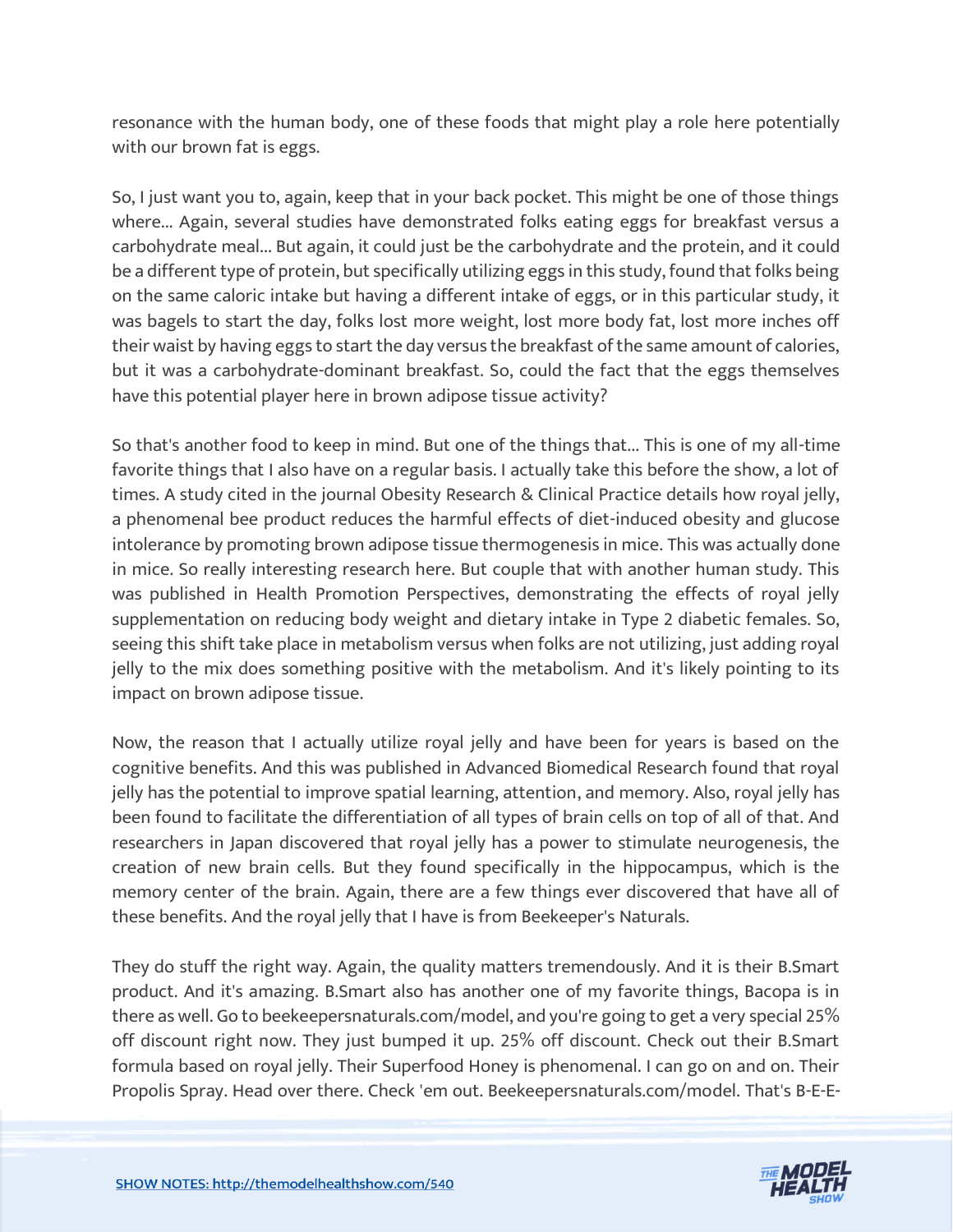K-E-E-P-E-R-Snaturals.com/model. You're going to get 25% off. Another easily accessible food today, and again, our ancestors were utilizing a variety of sea vegetables, sea veggies forever, for thousands of years.

But one of the most fascinating micronutrients found in sea veggies like Wakame, Hijiki, and Kelp is a compound called Fucoxanthin. Fucoxanthin. Research cited in the journal, Food Science and Human Wellness researched that seaweeds have anti-obesity effects. It can improve metabolic rate and increase satiety, specifically the seaweed Carotenoid, Fucoxanthin was found to boost the activity of uncoupling protein 1, that, as we discussed, enhances the activity of our brown adipose tissue while simultaneously supporting the reduction of white adipose tissue, specifically, they found from the waistline.

Kelp. You can get a full variety of sea veggies now at even traditional grocery stores, health food stores, and the like. You can get them in little shakers where you could just kind of shake, sprinkle on some Kelp Flakes or Dulse Flakes onto your meals, your solids. Maybe sprinkle on top of your fish, whatever the case might be. So, pretty simple to add-in. Kelp is one of my favorites. And it's noted here in this particular research. I'll share one more on the nutrition side. A study cited in the Journal of Nutrition found that the inclusion of more fat, specifically essential fatty acids has a potential to increase the amount and activity of our brown adipose tissue. Remarkable. Super easy.

Again, targeting foods that have a palpable ratio of essential fatty acids, Omega-3s, specifically DHA and EPA, are the major key alert here. So, this can look like high-quality fatty fish. This can look like eggs is going to be another source. Again, make sure that they're pastured and high quality. And as we move on, we got to understand that our plant sources are not going to have DHA and EPA. But our body can convert some of the ALA found in plants into DHA and EPA, but we lose a lot in the conversion process, so I would recommend supplementation if you're doing more of a plant-based protocol. Or you can even look at Krill oil.

So, Krill is going to be a great source of these essential fatty acids. And it depends on where your spectrum is with your ethics, if it's an ethical approach, with your nutrition. And also, from there, we have... Fish oil has really all the data. All the studies that are done in this capacity are really done with fish oil. And we also have... I'll highly recommend if you're doing a plant-based protocol to you get yourself an algae oil at minimum. Now, the rub is we don't have a lot of peer-reviewed evidence. We do know that the DHA and EPA is found there. But just as an insurance policy, because it's so critical for cognitive function, but also as we're mentioning it's critical for our metabolism.

Now, one more area. We talked about cold exposure. We talked about nutrition. And we even talked about avoiding things that damage or suppress our brown adipose tissue, like